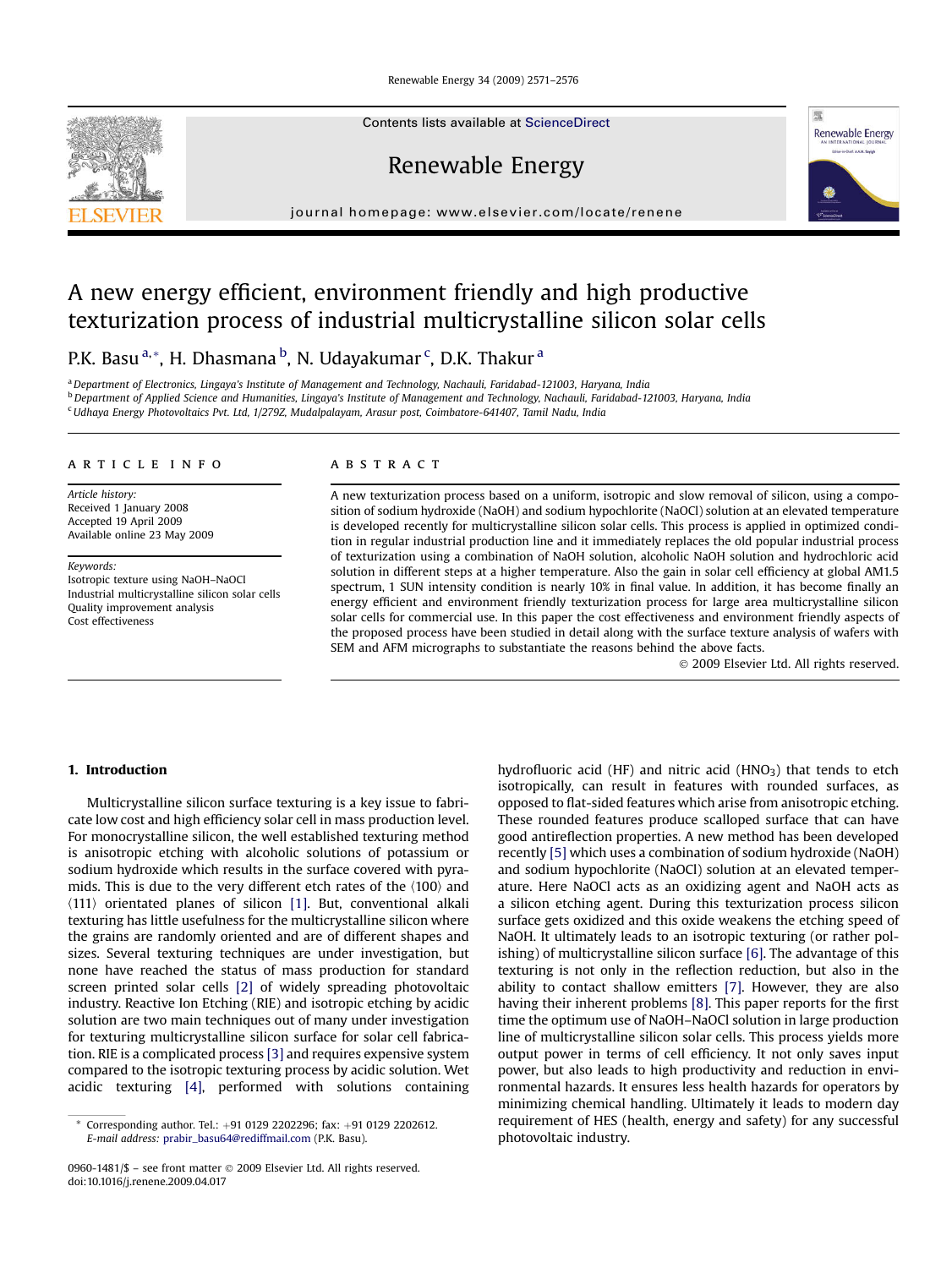#### 2. Experimental

The starting material for the experiment is boron doped p-type multicrystalline silicon wafers of base resistivity  $0.5 \sim 3.0 \Omega$ -cm of brand SOLSIX from Deutsche Solar of size 125 mm $\times$ 125 mm square. A series of experiments on multicrystalline silicon texturing is carried out with different texturization solutions of NaOH and NaOCl. In the first part of the experiment, it is tried with alkali solution containing NaOH/De-ionized (DI) water and isopropyl alcohol (IPA) of fixed composition and process time. The normally used texturization process steps for monocrystalline silicon wafers are shown in Fig. 1. In the second part, some other raw wafers are treated with new texture solution containing NaOH and NaOCl in optimized condition as shown in Fig. 2. The samples are then



Fig. 1. Alcoholic NaOH texturization process.



Fig. 2. NaOH–NaOCl texturization process.

phosphorus doped using an optimized diffusion condition with phosphorus oxychloride (POCl<sub>3</sub>) as the source. During phosphorus diffusion, ultra high pure nitrogen gas bubbles through the bubbler containing POCl<sub>3</sub> maintained at 25 °C. After the removal of the layer of phosphosilicate glass (PSG) from the sample surface with diluted HF, thermal silicon dioxide of thickness  $\sim$  150–180 Å is then grown on the sample surface at 800 $^{\circ}$ C. It serves as a passivation layer and also brings sheet resistance to a uniform and expected range for solar cell fabrication. Sheet resistance of these sample wafers is measured by four point probe method. During cell fabrication the minority carrier lifetime is maintained [\[9\]](#page--1-0) and optimization of emitter dopant impurity profile [\[10\]](#page--1-0) is ascertained. Using the same batch of raw wafers, solar cells are fabricated by taking textured wafers from both alcoholic NaOH and NaOH–NaOCl processes. Each batch contains 160 numbers of multicrystalline wafers. The process flow chart is given in [Fig. 3](#page--1-0).

Diffuse reflectance of all the textured samples is measured in spectrophotometer in the wavelength range of 400–1100 nm in some representative samples (any two wafers each from alcoholic NaOH and NaOH–NaOCl textured processes). The surfaces of the samples are also studied by Scanning Electron Microscope (SEM) and Atomic Force Microscopy (AFM). In the case of alcoholic NaOH textured samples, non-uniform structures at the different regions of the wafers are found during the SEM and AFM observation. However, the surface that has been treated with NaOH–NaOCl solution shows better uniformity.

### 3. Results and discussion

After texturization of raw wafers using both the above texturization processes, SEM micrographs of the representative wafers are taken. The SEM micrographs of silicon wafers textured with alcoholic NaOH and NaOH–NaOCl solution are shown in [Fig. 4\(](#page--1-0)a) and (b), respectively. The photographs clearly suggest the improved